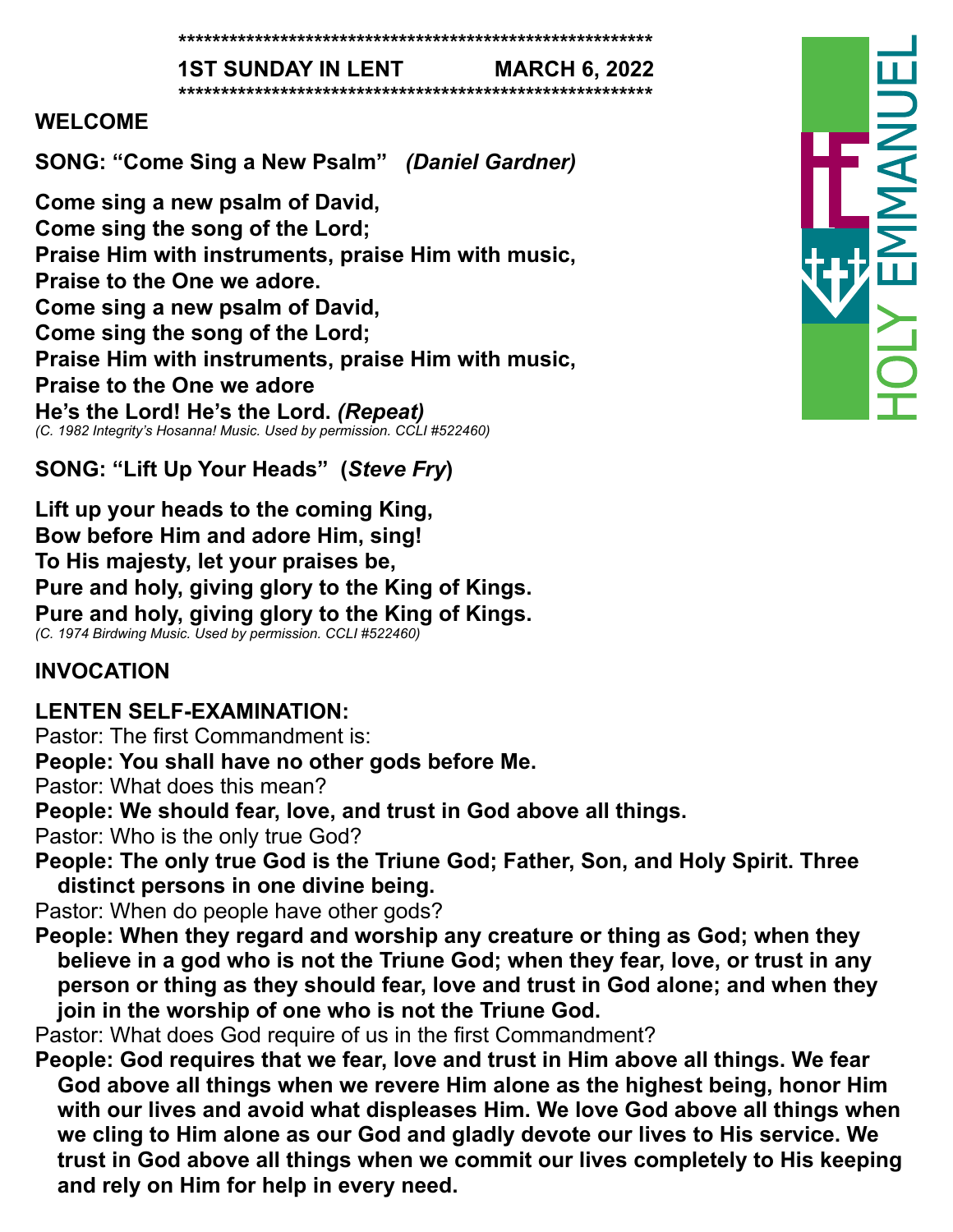Pastor: The second Commandment is:

**People: You shall not misuse the name of the Lord your God.** 

Pastor: What does this mean?

**People: We should fear and love God so that we do not curse, swear, use witchcraft, lie, or deceive by His name, but call upon it in every trouble, pray, praise, and give thanks.** 

### **CONFESSION OF SIN:** *(Spoken together)*

**Lord, Your Spirit has drawn us again to hear Your Word and call upon You in prayer and praise. Yet we are not worthy of Your blessings. We have sinned against You and against one another in our thoughts, our words, and our deeds, and cannot free ourselves from our sinful condition. So for the sake of Your Son Jesus, have mercy upon us, forgive us our sins, and lead us to everlasting life. Amen.** 

#### **ABSOLUTION**

**HYMN: "Lamb of God"** *(LSB #550)*

**Your only Son, no sin to hide But You have sent Him from Your side To walk upon this guilty sod, And to become the Lamb of God. O Lamb of God, sweet Lamb of God, I love the holy Lamb of God! O wash me in His precious blood, My Jesus Christ, the Lamb of God.** 

**Your Gift of love they crucified, They laughed and scorned Him as He died: The humble King they named a fraud, And sacrificed the Lamb of God. O Lamb of God, sweet Lamb of God, I love the holy Lamb of God! O wash me in His precious blood, My Jesus Christ, the Lamb of God.** 

**I was so lost, I should have died, But You have brought me to Your side To be led by Your staff and rod, And to be call a lamb of God. O Lamb of God, sweet Lamb of God, I love the holy Lamb of God! O wash me in His precious blood, My Jesus Christ, the Lamb of God.**  *(Text/tune C. 1985 Straightway Music. Used by permission LSBHymnLicense.net#100014109)*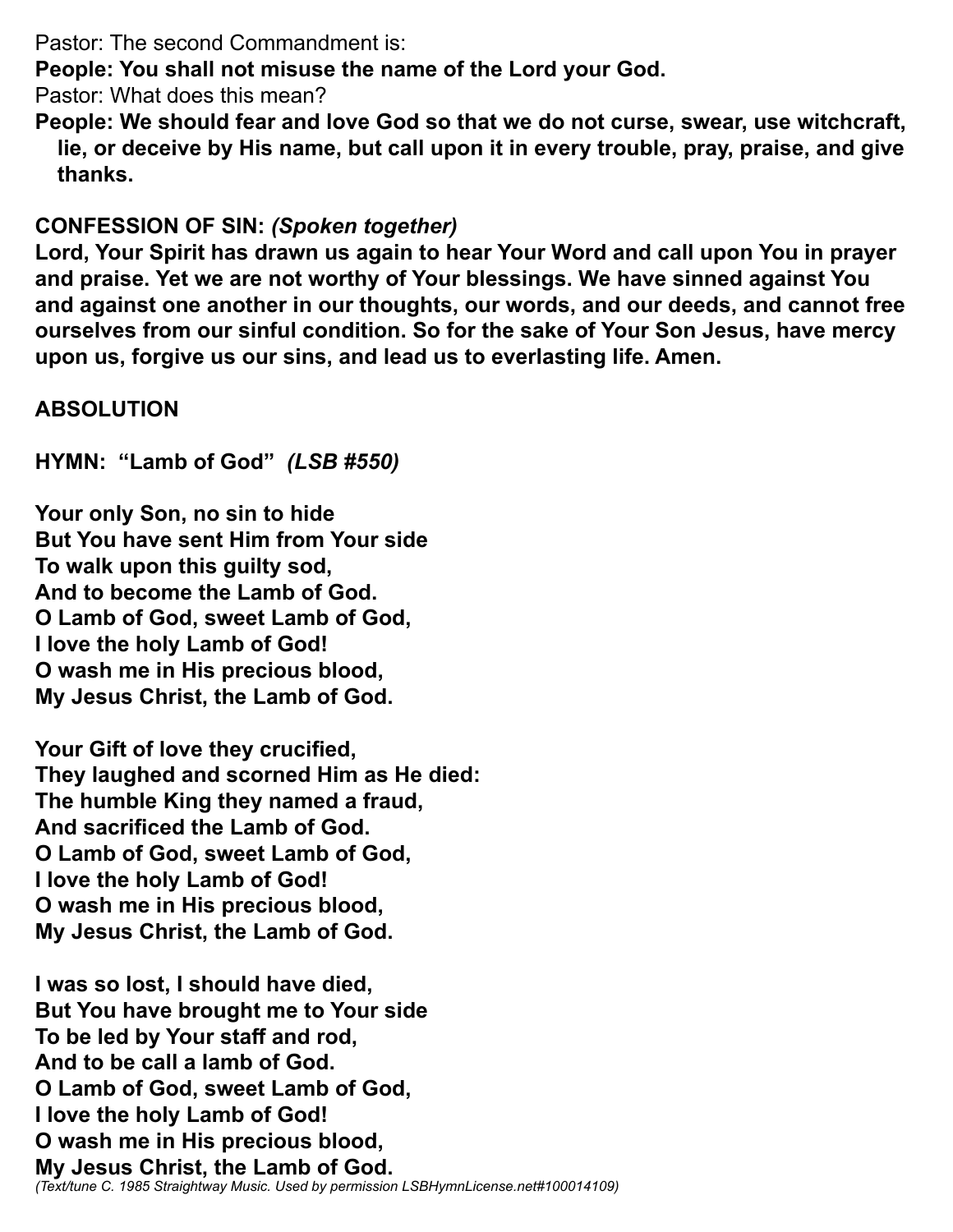# **OLD TESTAMENT READING: Deuteronomy 26:1-11**

When you have entered the land the LORD your God is giving you as an inheritance and have taken possession of it and settled in it,  $2$  take some of the firstfruits of all that you produce from the soil of the land the LORD your God is giving you and put them in a basket. Then go to the place the LORD your God will choose as a dwelling for his Name <sup>3</sup> and say to the priest in office at the time, "I declare today to the LORD your God that I have come to the land the LORD swore to our forefathers to give us." <sup>4</sup>The priest shall take the basket from your hands and set it down in front of the altar of the LORD your God. <sup>5</sup>Then you shall declare before the LORD your God: "My father was a wandering Aramean, and he went down into Egypt with a few people and lived there and became a great nation, powerful and numerous. <sup>6</sup> But the Egyptians mistreated us and made us suffer, putting us to hard labor. <sup>7</sup>Then we cried out to the LORD, the God of our fathers, and the LORD heard our voice and saw our misery, toil and oppression. <sup>8</sup> So the LORD brought us out of Egypt with a mighty hand and an outstretched arm, with great terror and with miraculous signs and wonders. <sup>9</sup>He brought us to this place and gave us this land, a land flowing with milk and honey;  $10$  and now I bring the firstfruits of the soil that you, O LORD, have given me." Place the basket before the LORD your God and bow down before him. <sup>11</sup> And you and the Levites and the aliens among you shall rejoice in all the good things the LORD your God has given to you and your household.

# **EPISTLE READING: Romans 10:8-13**

<sup>8</sup>..."The word is near you; it is in your mouth and in your heart," that is, the word of faith we are proclaiming: <sup>9</sup>That if you confess with your mouth, "Jesus is Lord," and believe in your heart that God raised him from the dead, you will be saved. <sup>10</sup> For it is with your heart that you believe and are justified, and it is with your mouth that you confess and are saved. <sup>11</sup> As the Scripture says, "Anyone who trusts in him will never be put to shame."<sup>12</sup> For there is no difference between Jew and Gentile—the same Lord is Lord of all and richly blesses all who call on him, <sup>13</sup> for, "Everyone who calls on the name of the Lord will be saved."

#### **CONFESSION OF FAITH:** *(Spoken together)*

**I believe in God the Father Almighty; that He made the heavens and the earth. He has made all people for fellowship with Himself and with one another. I believe that He loved each of us so much that He sent His only Son to be born a human, to grow and to teach and to love. But I also know that being human was not enough; He had to suffer and He had to die. So God's Son, for the joy set before Him, endured the pain and death on a cross, for you and for me and for all people. After three days, He rose from the grave, ascended into heaven, and was exalted by His Father to be the Lord and King of all the universe, and will come again visibly at the end of time to judge the living and the dead. I believe in the Holy Spirit, who gives us faith in Jesus and preserves us in that faith. He gives to us new life and new hope and an everlasting love. I know that all believers in Christ shall rise from the dead and live with the Lord in eternal glory. And I believe that we have more than just a fellowship of people with faith to associate with. We have a message for the world, and that message is Jesus the Christ, in whom alone forgiveness and life with God are found.**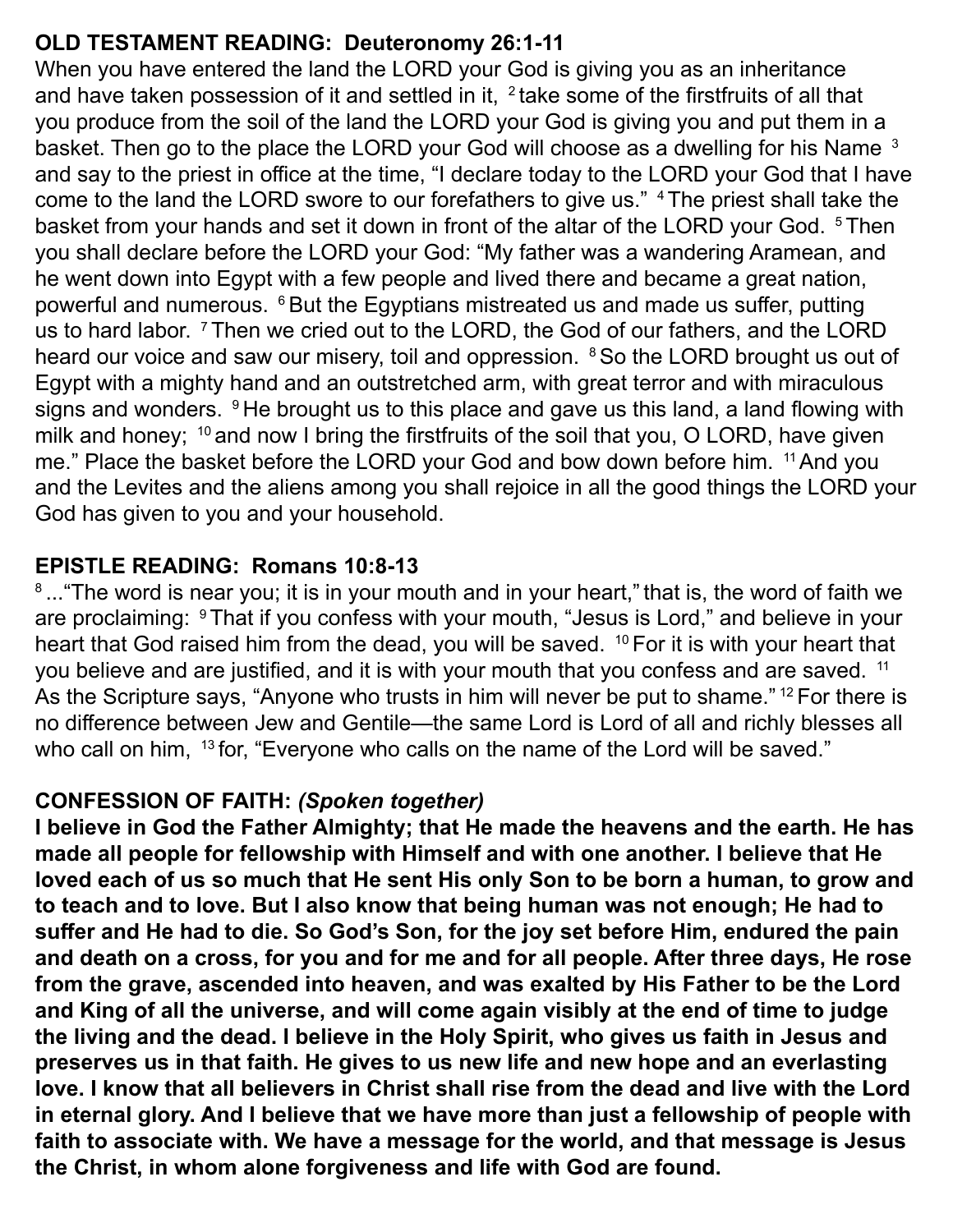**HYMN: "On My Heart Imprint Your Image"** *(LSB #422)*

**On my heart imprint Your image, Blessed Jesus, King of grace, That life's riches, cares, and pleasures Never may Your work erase; Let the clear inscription be: Jesus, crucified for me, Is my life, my hope's foundation, And my glory and salvation!** *(Public Domain)*

**SERMON: Luke 4:1-13 "The Power to Resist Temptation"**

**THE OFFERING**

**RECOGNITION OF SERVICE: Anita Bakalar**

**PRAYERS**

#### **THE LORD'S PRAYER**

**People: Our Father who art in heaven, Hallowed be Thy name; Thy kingdom come; Thy will be done on earth as it is in heaven; Give us this day our daily bread; And forgive us our trespasses, as we forgive those who trespass against us; And lead us not into temptation; But deliver us from evil; For thine is the kingdom and the power and the glory forever and ever. Amen.** 

**CALL TO THANKS AND PRAISE**

**HYMN OF ADORATION:** *(Sung together, LSB p. 208)*

**Holy, holy, holy Lord God of Sabaoth adored; Heav'n and earth with full acclaim shout the glory of Your name. Sing hosanna in the highest, sing hosanna to the Lord; Truly blest is He who comes in the name of the Lord!**

**WORDS OF INSTITUTION**

**HYMN OF ASSURANCE:** *(Sung together, LSB p. 210)*

**O Jesus Christ, true Lamb of God, You take the sin of the world away; O Jesus Christ, true Lamb of God, Have mercy on us, Lord, we pray.**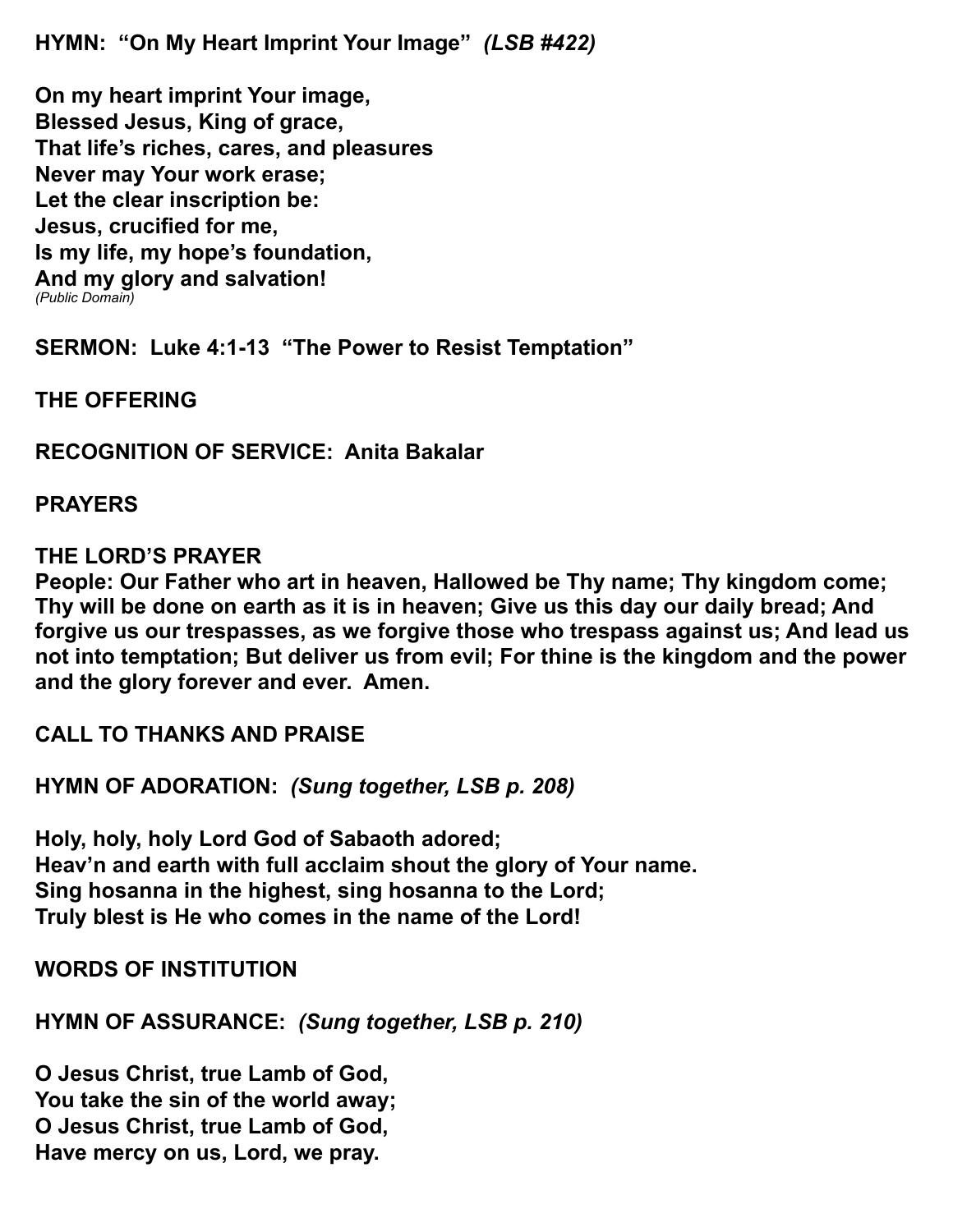**O Jesus Christ, true Lamb of God, You take the sin of the world away; Have mercy on us, Jesus Christ, And grant us peace, O Lord, we pray.**

IN THE SACRAMENT OF HOLY COMMUNION WE BELIEVE *our Lord Jesus Christ comes to us with His body and blood given and shed for the forgiveness of sins (Matt 26:26-28). In it we are united with him and with the whole Church. Baptized and confirmed Christians who believe, by the guidance of the Holy Spirit, that Christ's body and blood are present in the bread and wine of the Sacrament, who acknowledge their sin, set aside any refusal to forgive (Matt 6:15), are sorry, repent (Mark 1:15) and look to Christ alone for forgiveness and strength to live the new life, are welcome to eat and drink at the Lord's table in remembrance of Him. (1 Cor 11:25-25) You may register for Communion as the Friendship Folder is passed to you in the pew. If you have any questions, please speak to the Pastor or a Lay Minister before communing.*

### **DISTRIBUTION OF THE LORD'S SUPPER**

*(Instrumental music during distribution)*

**HYMN OF THANKS:** *(Sung together, LSB p. 211)*

**O Lord, now let Your servant Depart in heav'nly peace, For I have seen the glory Of Your redeeming grace; A light to lead the Gentiles Unto Your holy hill, The glory of Your people, Your chosen Israel.**

**All glory to the Father, All glory to the Son, All glory to the Spirit, Forever Three in One; For as in the beginning, Is now shall ever be, God's triune name resounding Through all eternity.**

#### **BENEDICTION**

**HYMN: "I Want to Walk as a Child of the Light"** *(LSB #411)*

**I want to walk as a child of the light. I want to follow Jesus. God set the stars to give light to the world. The star of my life is Jesus. In Him there is no darkness at all. The night and the day are both alike. The Lamb is the light of the city of God. Shine in my heart, Lord Jesus.**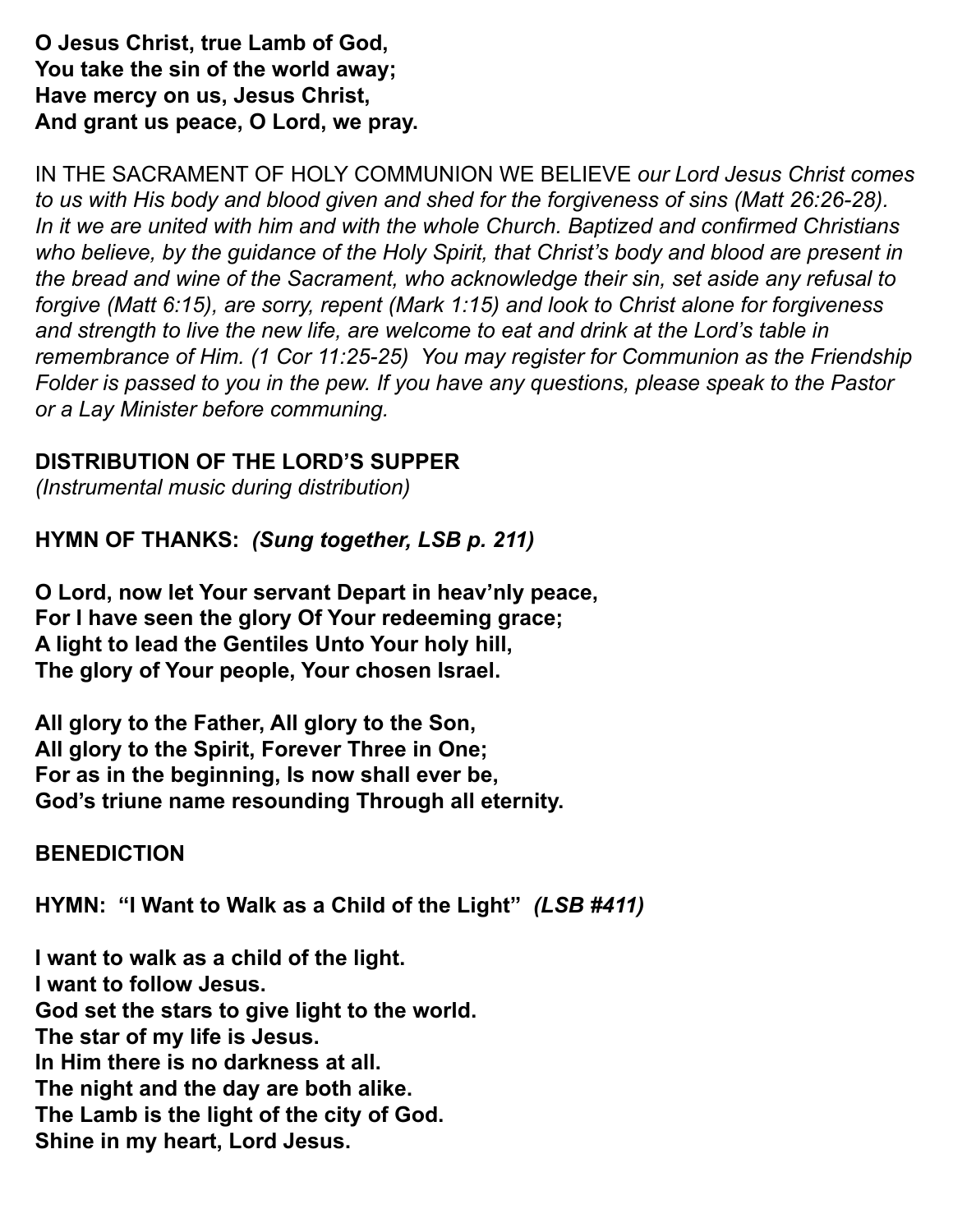I want to see the brightness of God. **I** want to look at Jesus. **Clear Sun of Righteousness, shine on my path, And show me the way to the Father.**<br> **And show me the way to the Father.** In Him there is no darkness at all. The night and the day are both alike. The Lamb is the light of the city of God. **Shine in my heart, Lord Jesus.** First way to the caller.

I'm looking for the coming of Christ. I want to be with Jesus. When we have run with patience the race, **We shall know the joy of Jesus.** \_\_\_\_Tulips (Yellow) \$8.50 **In Him there is no darkness at all.**  The night and the day are both alike. The Lamb is the light of the city of God. Shine in my heart, Lord Jesus.

*(Text/tune C. Used by permission LSBHymnLicense.net#100014389)*



Please join us to Celebrate Anita Bakalar  $\blacksquare$  Holy Emmanuel Lutheran Church Financial Assistant, Retirement.

A lunch will be served after the 9:30 church service on March 6, 2022 in the Fellowship Hall. Please make convocation the Holy Emmanuel. 9.50 Church service on March  $\sigma$ ,  $\Gamma$  -For He

In Memory of American control of the Control of American



Please include the following friends and happenings in your personal *prayers*  $_{\mu}$ <sub>16</sub>.25

# **PRAYER MINISTRY**

#### *For God's Blessing On Their Medical Treatment* - Richard St Martin *Our Home bound & Those In Care Centers* - Pat Hibben - John Arne - Vera Marko - Lillian Prok - Jerry & Sharon<br>Pi Bliven - Lorraine McKay - Marion Michalik - Dee Dolny - Stan Cherveny - Ed Simmons

#### Our Local & Global Mission Ministries

-Rev Dr. Dan & Dr. Joan Jastram, Northern Asia (Recipients of our "Together In Mission")

negedich in Mission *)*<br>-Rev. Blidi Minely, Liberia, Africa (Recipient of our "Care Barrels")

#### *Local & Global Concerns*

-For Health & Safety in this COVID 19 Pandemic Please make checks payable to Holy Emmanuel.

-For a spirit of unity and Godliness among the leadership of The United States of America and President Biden -For peace in the Ukraine



# Easter Flowers

If you would like to order Easter flowers to decorate the sanctuary for Easter morning, please fill out the form below and send or bring it in with your check. Place orders and payments in the Easter Flower Folder on the counter in the Church Office. The flowers may be taken home on Easter Sunday, following the service.

Sunday, March 27<sup>TH</sup> following the 9:30 Service is the last day to place your order.

ips (Red, Purple or Yellow)- \$8.50<br>Thite) - \$9.00 Hydrangeas (Pink) - \$16.25 **We are studying the book of Ester**  $\psi$ 10.23 Mum (Lavender, Yellow or White) - \$9.00 Hydrangeas (Pink) - \$16.25 Easter Lily - \$9.00 Tulips (Red, Purple or Yellow)- \$8.50 12" Pansy Bowl (Mixed Colors) - \$16.00



**Adult Bible Class: Meets on Sundays at 8:30am-9:15am. Meets on Sundays at 8:30am-9:15am. Also meets on Tuesdays at 11am-noon. Also meets on Tuesdays at 11am-noon.** t day to place **Location: Church fellowship hall. Adult Bible Class: Adult Bible Class: Meets on Tucsuays at Fiam-Noon.**<br>Leection Obumb followship hell **Adults** Class: **Meets on Sundays at 8:30am-9:15am.**  at  $8.30$ am  $-9.15$ am at strout the service.

**Topic: Both classes are the same.**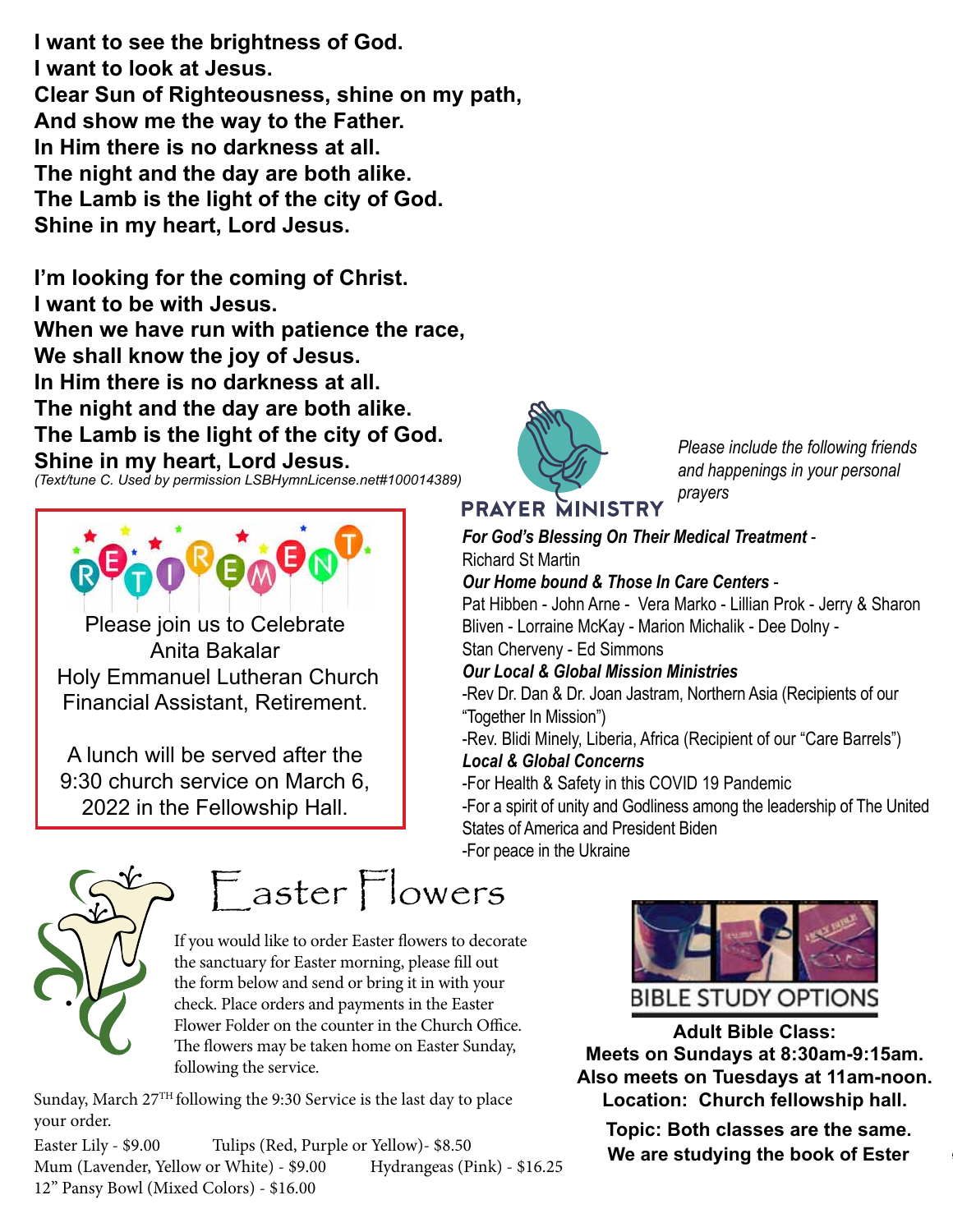

VEAP has experienced an unprecedented level of support in ensuring we have basic food staples in our pantry, but there are many items we cannot easily procure. Note that financial contributions allow us to respond the most flexibly to changing needs. Every \$30 donated allows us to feed an individual for an entire month.

Please consider donating Personal care items. Shampoo, toothpaste, soap, shaving cream, toiletries.

A donation bin is in the Narthex to place your donations. Items collected will be brought to VEAP March 31st.

Thank You Gayle Cedergren Holy Emmanuel VEAP Represenative



Starting on Ash Wednesday we are asking all members to spend 15 minutes of prayer each day, praying for our church. A general list of prayer needs will be provided.

*Prayers of The Righteous: The effectual fervent prayer of a righteous man availeth much. James 5:16.*

Let's seek God's face together.

Thank you, The Prayer Team

# **SHOE AWAY HUNGER DRIVE**

**Shoe Away Hunger is a partnering program where footwear is turned around to provide an eco-friendly means of support for those in need.**

**4 years ago, Holy Emmanuel and Open Arms collected shoes to help those in need. The Drive was very successful, and we will do a second drive starting in February through March 31st. Please bring new or gently-used footware including sneakers, sport shoes, casual shoes, boots, ice skates, flip flops, etc. Please tie them together and place them in a plastic bag to keep them together and dry. Donated footware will be given to the Shoe Away Hunger Program to support hunger relief efforts.**

**Collection boxes will be in both the church narthex and Open Arms administrative area. Questions? Ask John or Sandy Carlson.**

**Thank you for support.**

**John and Sandy Carlson**